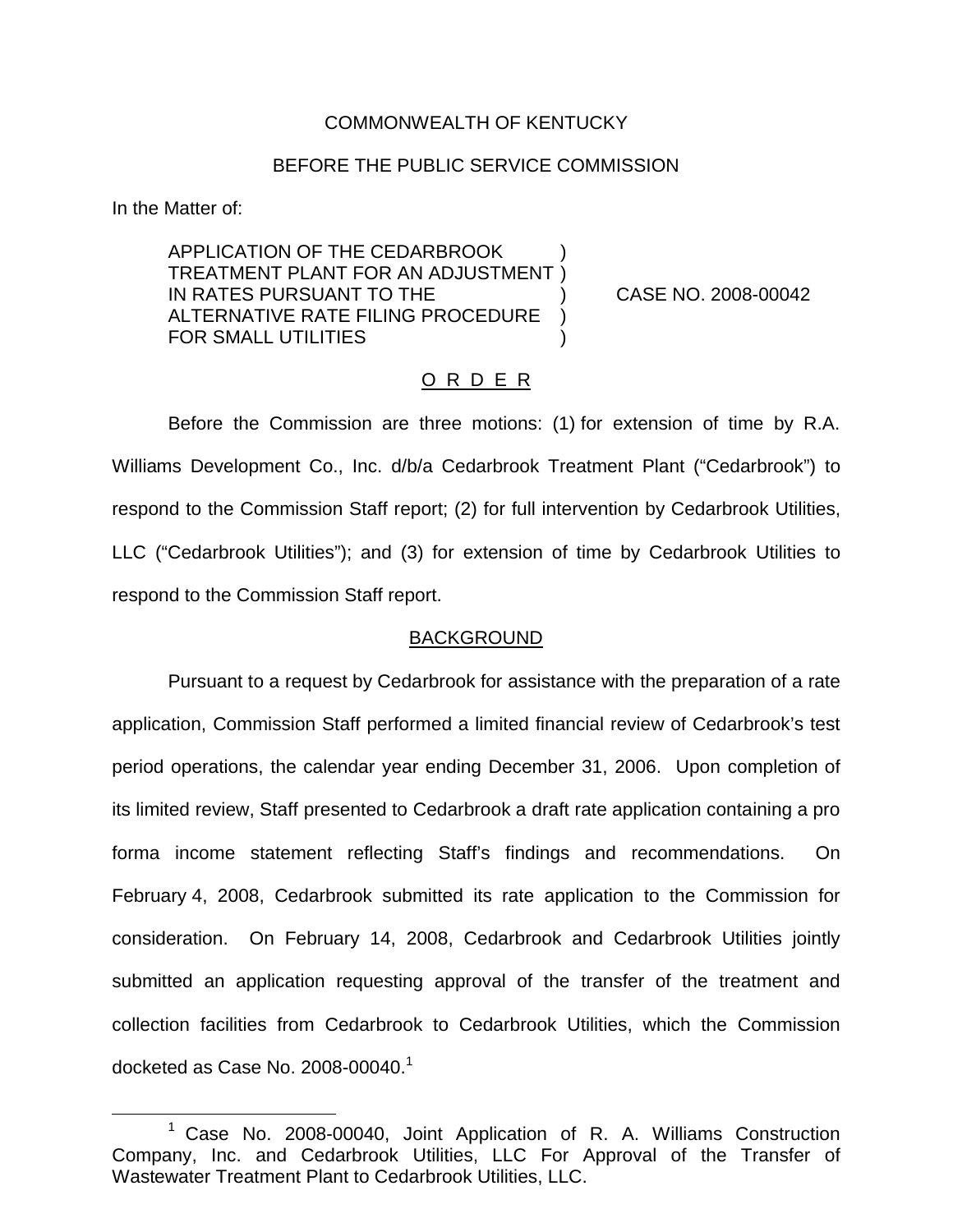Cedarbrook accepted the findings and recommendations of Staff's review and included those as its pro forma operating statement in its application. Given the proposed transfer of ownership of Cedarbrook's assets, Staff revised the original findings and recommendations of its field review. These revised findings were attached to a Commission Order dated April 1, 2008, and the parties<sup>2</sup> were permitted 14 days to submit written comments. On April 15, 2008, Cedarbrook and Cedarbrook Utilities filed the motions presently before the Commission.

## **DISCUSSION**

Cedarbrook seeks an extension to "carefully review the Staff Report" and to file written comments. The Commission generally grants extensions for good cause. Because a party should be given an opportunity to fully review a Staff report and because the requested 7-day extension is relatively minor, the Commission finds good cause to grant Cedarbrook's motion.<sup>3</sup>

Cedarbrook Utilities seeks intervention in this case. It argues that it has a direct interest in the rate approved by the Commission in this case because it has agreed to acquire Cedarbrook's plant and it has sought Commission approval for that transfer.

 $2$  At that time, only Cedarbrook and the Attorney General were parties to the case. No other person or entity had sought intervention.

 $3$  The Commission notes that the motion for extension was filed by Cedarbrook's president, Ronald J. Osborne, who is not licensed to practice law in Kentucky. The Commission's policy and regulations under 807 KAR 5:076 permit certain allowances in order to assist small utilities. Although we grant Cedarbrook's motion, we caution Mr. Osborne against any activity that falls within Kentucky Supreme Court Rule 3.020 regarding the practice of law. See Order of February 13, 2008 in Case No. 2008-00040.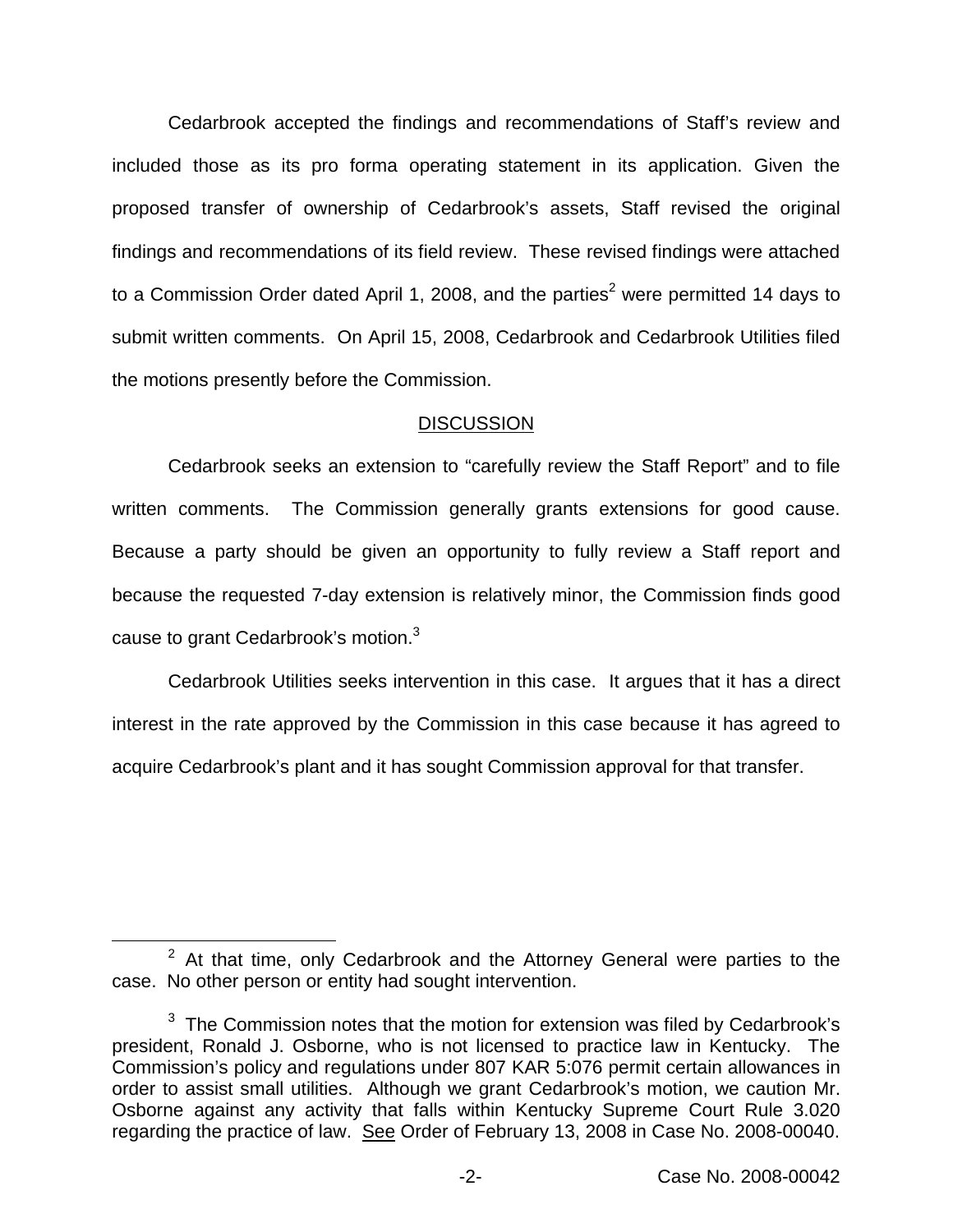Administrative Regulation 807 KAR 5:001, Section 3(8), which governs intervention in Commission proceedings, $4$  provides:

> If a person granted leave to intervene desires to be served with filed testimony, exhibits, pleadings, correspondence and all other documents submitted by parties, and to be certified as a party for the purposes of receiving service of any petition for rehearing or petition for judicial review, he shall submit in writing to the secretary a request for full intervention, which shall specify his interest in the proceeding. If the commission determines that a person has a special interest in the proceeding which is not otherwise adequately represented or that full intervention by party is likely to present issues or to develop facts that assist the commission in fully considering the matter without unduly complicating or disrupting the proceedings, such person shall be granted full intervention.

As an entity that has contracted to acquire a utility pending Commission approval, we

find that Cedarbrook Utilities meets the special interest prong of this regulation.<sup>5</sup> In

addition, Cedarbrook Utilities has requested the same extension as Cedarbrook, and it

is unlikely that its intervention will unduly complicate or disrupt the proceedings.

Therefore, it should be granted intervention.

As for Cedarbrook Utilities' motion for an extension, we find good cause to grant

the motion for the same reasons stated above.

# IT IS THEREFORE ORDERED that:

1. Cedarbrook's motion for an extension is granted. It shall file written

comments to the Staff report no later than April 22, 2008.

2. Cedarbrook Utilities' motion for full intervention is granted.

 $4$  The notice required to be sent to a utility's customer under 807 KAR 5:076 permits requests for intervention within 30 days of the notice. This regulation, however, does not apply to these particular circumstances because Cedarbrook Utilities is not a customer of Cedarbrook.

 $5$  If the Commission were to deny approval for the transfer, it is doubtful that Cedarbrook Utilities would continue to have a special interest in this case.